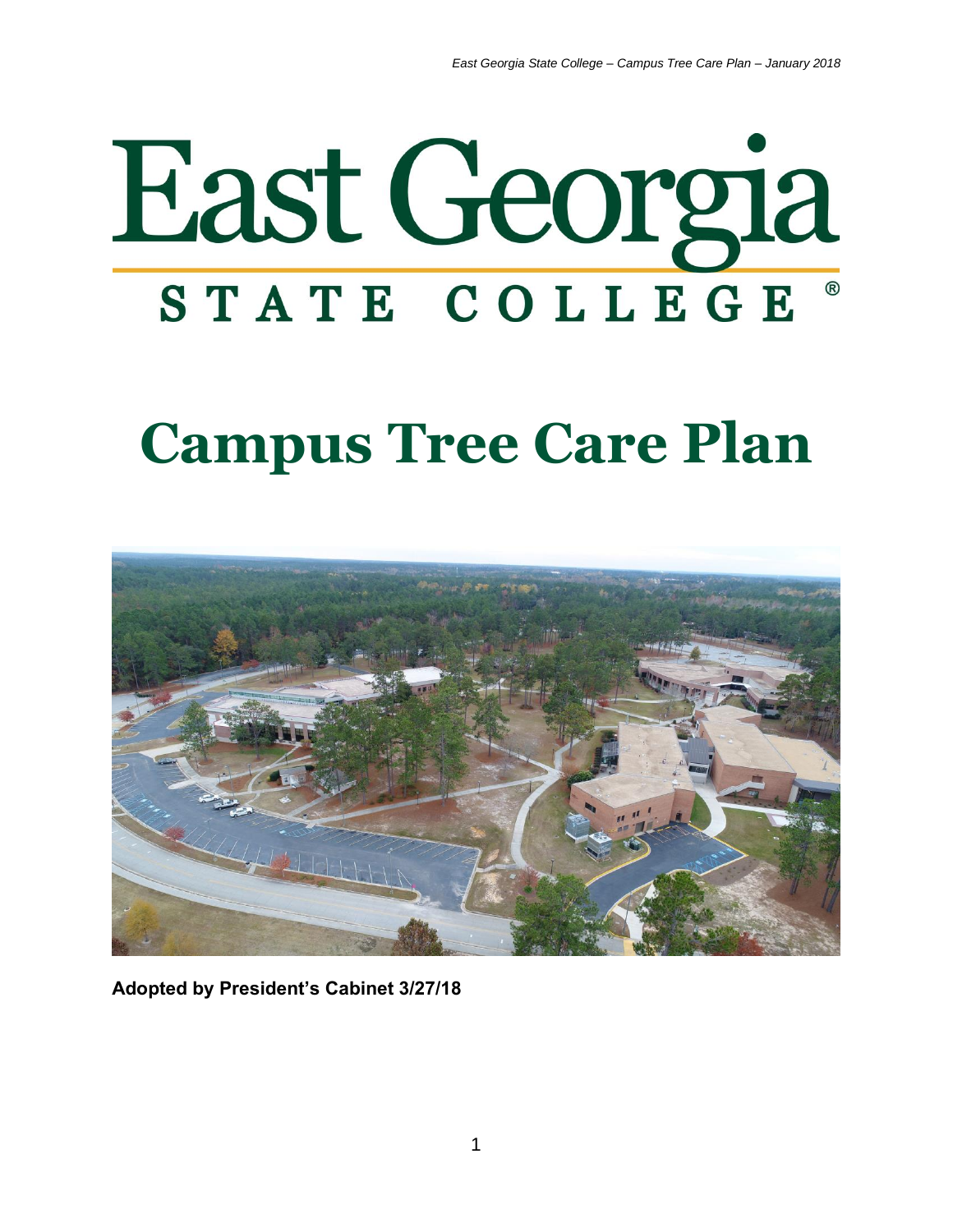# **I. PURPOSE**

The purpose of this campus tree care plan is to:

- Promote health and growth of trees located on the East Georgia State College (EGSC) through proper management and maintenance practices.
- Promote awareness and educate the college and local communities of the benefits and importance of a well-managed campus urban forest.
- Ensure protection of trees during periods of construction and renovation projects on campus.
- Provide advisement necessary for the removal and replacement of trees.
- Provide advisement for the selection of tree species to be planted on campus.

# **II. RESPONSIBLE DEPARTMENT**

The responsibility of the Campus Tree Care Plan will be the Plant Operations department at East Georgia State College under the supervision of J. David Steptoe, Director of Plant Operations.

#### **III. THE CAMPUS TREE ADVISORY COMMITTEE INCLUDES THE FOLLOWING REPRESENTATIVES:**

Members of the Campus Tree USA Advisory Committee are:

- Dr. Jimmy Wedincamp (Dean of the School of Math & Sciences at EGSC)
- Dr. David Chevalier (Biology Chair at EGSC)
- Dr. John Cadle (Instructor of Biology at EGSC)
- Dr. Paul Cerpovicz (Professor of Chemistry at EGSC)
- David Steptoe (Director of Plant Operations at EGSC)
- Katelyn Moore (Communications Coordinator at EGSC)
- Jean D. Schwabe (Director of the Community Learning Center at EGSC)
- Erin Youmans (GYSTC Coordinator GYSTC)
- Bethaney Fortner (Student in the Associate of Biology program at EGSC)
- Mark McClellan (Regional Specialist, Georgia Forestry Commission)
- Barry Norris (FFA Central Region Forestry Instructor)
- Helen Center (Swainsboro Glad Garden Club member)
- Greg Long (Forest manager and owner of Long Forestry Consultant)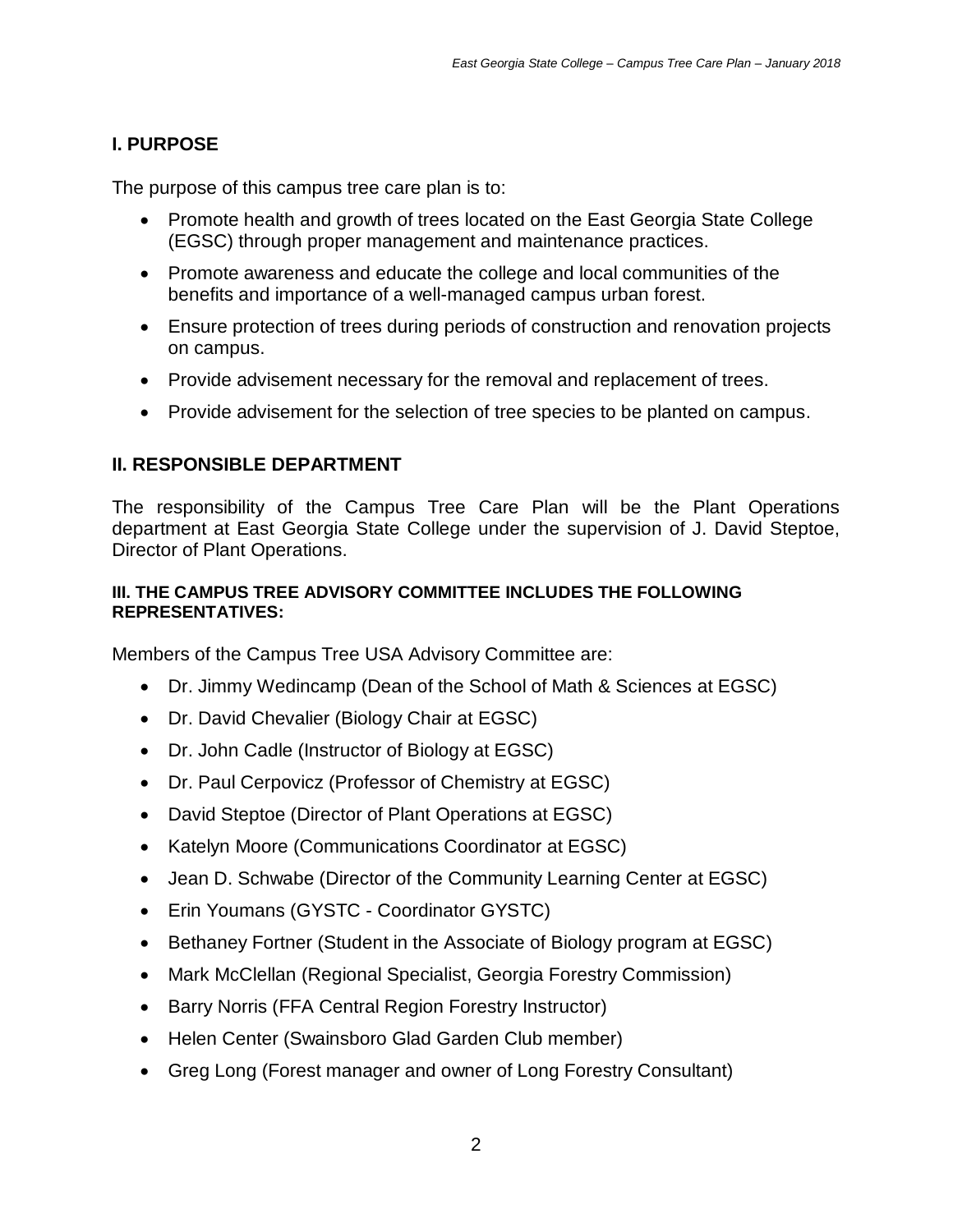# **Roles of the members of the Campus Tree Advisory Committee:**

The committee shall advise on policies related to the tree care plan and management of trees on campus.

Members will meet at least biannually to review and update policies, assess goals, and plan community initiatives and Arbor Day celebration. The membership will last for one year upon the date of acceptance. Membership can be renewed indefinitely.

The Campus Tree Advisory Committee includes a representative from each of the following audience:

- Student (undergraduate or graduate).
- Faculty.
- Facility Management.
- Community—for example—city forester, municipal arborist, community tree board member.

# **IV. CAMPUS TREE CARE POLICIES**

The selection for new planting will be based on the following parameters:

- Growth requirements of selected tree species including moisture and drainage, light and nutrient requirements.
- Characteristics of the planting location including soil structure, irrigation accessibility, drainage, and existing structures and buildings.
- Zonal hardiness.

#### A. Tree selection:

The proper species will be chosen by the Director of Plant Operations and the Chair of the Biology Department. Healthy trees will be selected from local nurseries or garden centers.

#### B. Planting practices:

The following steps will be performed for proper tree planting:

- Holes will be dug twice the diameter and slightly more shallow than the root ball.
- The base of the hole shall be compacted to prevent settling of the root ball.
- Trees shall not be planted too deep to ensure the exposure of the trunk flare.
- Wood chips or pine straw from the campus are used in mulching new tree plantings.
- Trees will be hand watered at planting and as needed through the second year.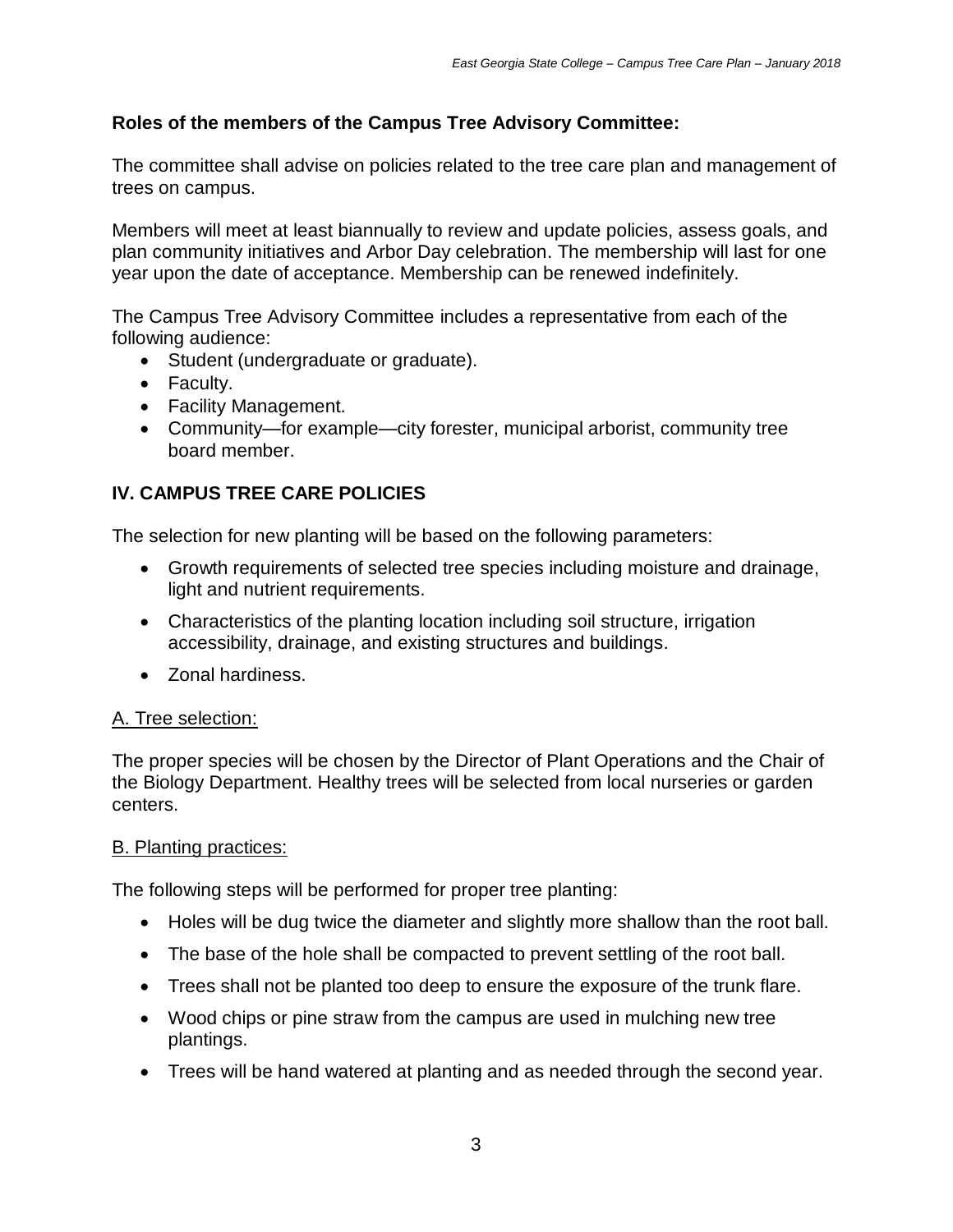#### C. Maintenance and removal:

Employees of the EGSC Plant Operations will survey the campus trees for hazard concerns and health. Trees will be pruned during late fall and early winter by employees of the EGSC Plant Operations. Trees will be removed as needed.

#### D. Recommended and prohibited species:

Native tree species are preferred for planting. Nonnative species are utilized for aesthetic and ornamental values. The planting of invasive tree species is not allowed on campus.

The selection of native Georgia trees will be based on the following book: Trees of Georgia and Adjacent States by by Claud L. Brown and L. Katherine Kirkman.

#### E. Catastrophic event management

After a catastrophic event, the employees of the Plant Operations department will assess the damages and remove any trees that pose a threat to property or humans.

In addition, all selections and plantings will be in accordance with the USG's grounds and landscape standards (Policy 9.7.4 Campus Grounds and Landscape Standards [http://www.usg.edu/policymanual/section9/C528\)](http://www.usg.edu/policymanual/section9/C528).

# **V. PROTECTION AND PRESERVATION POLICIES AND PROCEDURES**

The following steps will be taken to protect trees during construction on campus:

- A fence will be placed radially in relation to the critical root zone. The area inside the fence is protected from any disturbance during construction.
- Trees of overall good health or special value (specimen trees) that are located outside of the construction area will be protected

# **VI. GOALS AND TARGETS**

The goals are to:

- Perform a campus-wide tree inventory
- Coordinate efforts with the Bee Campus USA committee to enhance pollinator species on campus
- Celebrate Arbor Day
- Increase the education and awareness of trees of the members of the EGSC campus and the local community

These goals will be assessed by progress towards their completion and the publication of press releases related to these goals.